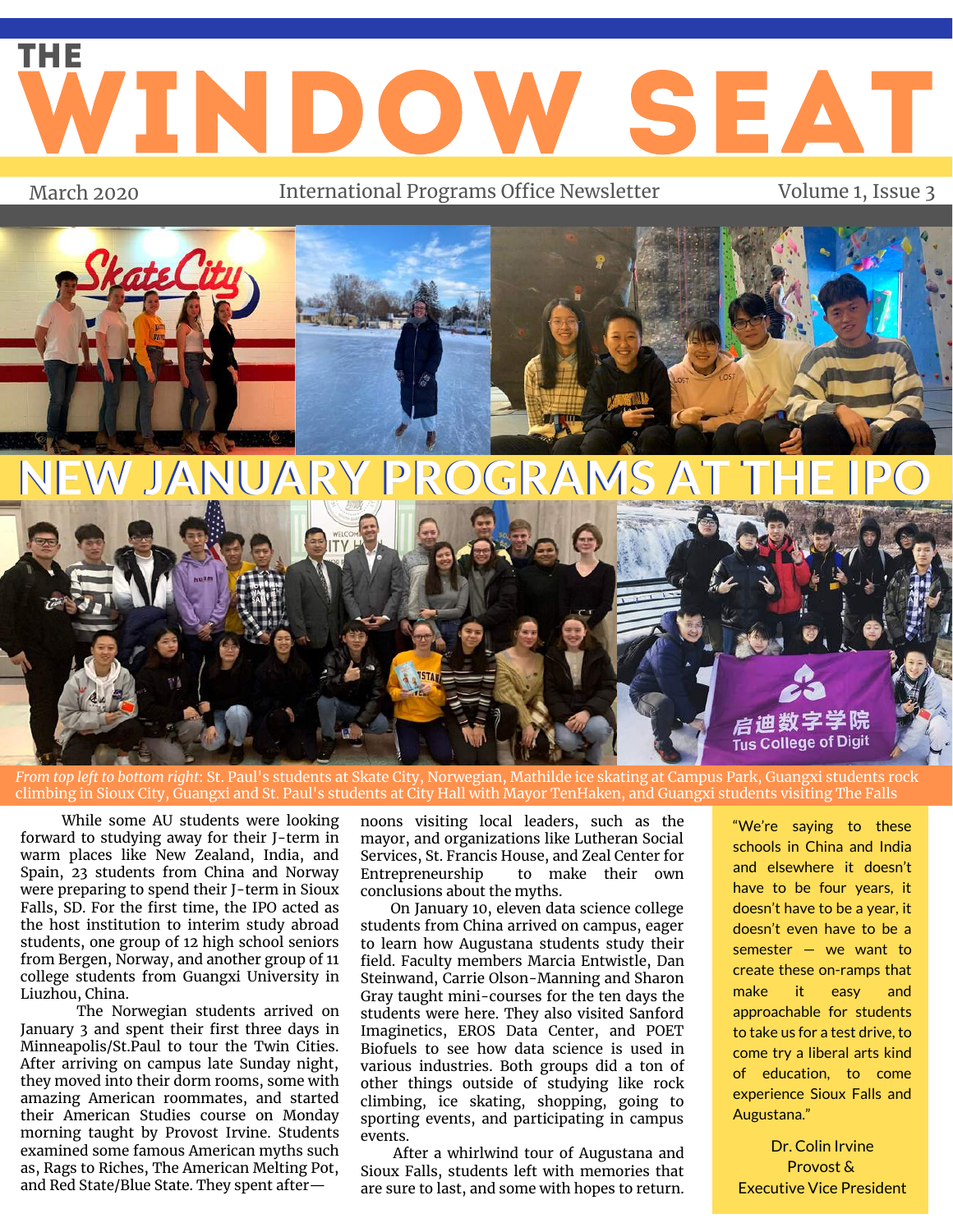# ERM RECAP Where did they go?



"My study abroad experience helped me realize my interest in international business and world politics! I could definitely see myself working for a business with international offices in the future!"



"I really enjoyed learning about the different coral restoration projects in the Florida Keys. We visited a coral restoration lab and were able to tour their lab and hear about all of their projects, successes and setbacks."





"Each day, we traveled to a new rural community whether it be by truck or water taxi, and we held clinics for the residents of the community who otherwise had little access to healthcare. It was so impactful to interact with people from all different backgrounds, and we all learned a lot about ourselves and providing culturally competent care as we go into our profession as nurses."

> "My favorite thing I learned was how to use my camera. I have always been interested in photography but I never knew anything about the settings on the camera. It was cool to learn from a professional photographer, who was very experienced and knowledgeable. My love for photography grew on this trip, for sure!"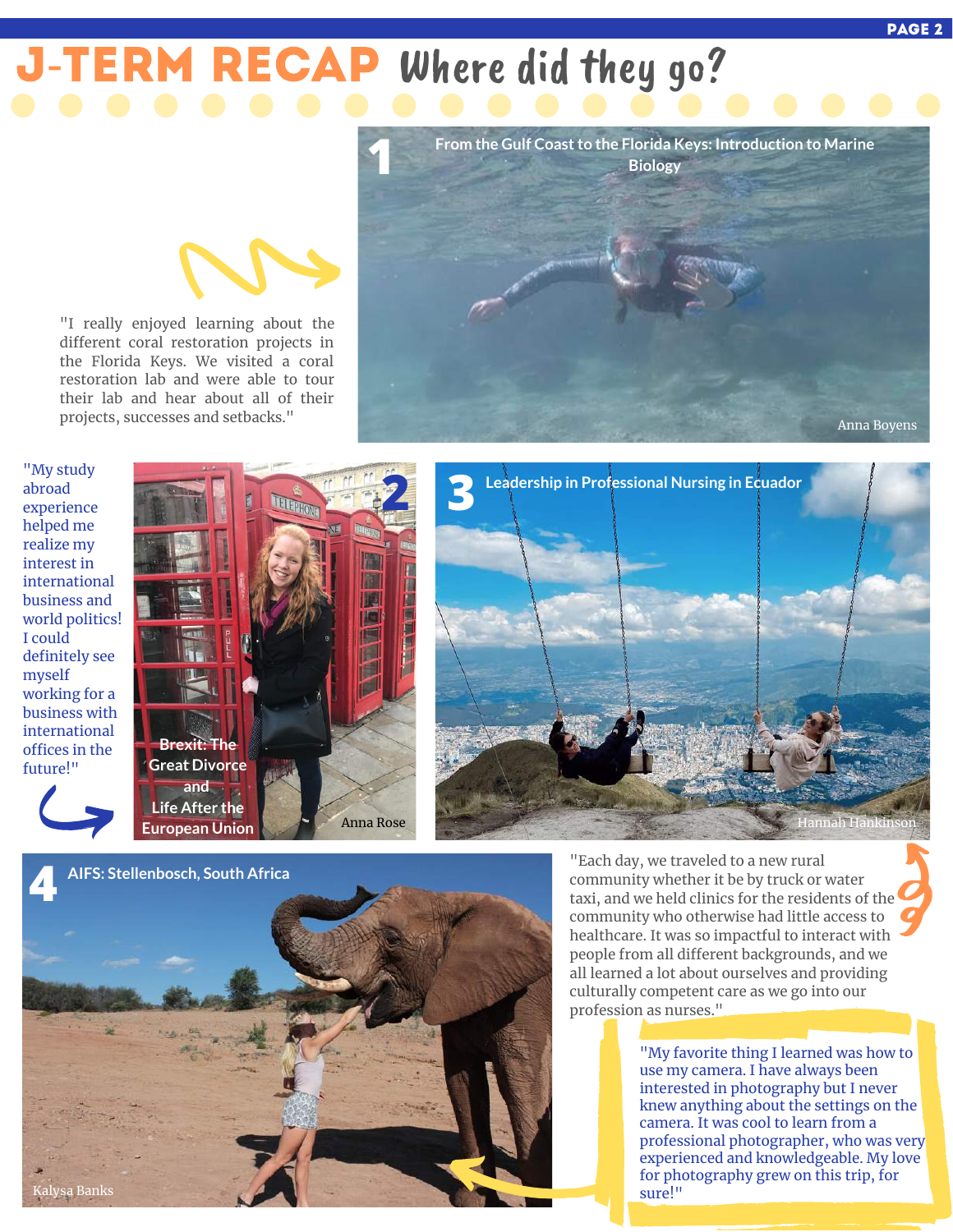**5** "I would say that my favorite memory with Dr. Ogdie, and one that I will remember for a very long time, is him trying to belly dance with a traditional belly dancer at our farewell dinner in Morocco."



### **Faculty study abroad leader highlight: Sam Odgie**

Sam Ogdie, professor of Spanish, has taught 15 UMAIE study abroad courses. In his past, Ogdie spent two summers in Santiago, Chile, one summer in the Dominican Republic, and one summer at the University of Valencia in Spain studying Hispanic culture and language. He has organized and led nine summer study trips to Spain, received three National Endowment Study Grants, and a teacher's scholarship from the Embassy of Spain to study Spanish culture and language at the University of Salamanca. In 2002, he received a U.S. Presidential Scholars Teachers Recognition Award in Washington D.C. from the U.S. Department of Education.



"My favorite part of the trip was being able to explore all the different places that you only read about in history books; whether that was Wartburg Castle, Dachau, or the door that Luther nailed his theses to in Wittenberg, all of the sites were able to come alive for me and the entire group."



"Don't hesitate! Thirteen breath-taking cities are waiting to be discovered by you. No literary works or websites do the culture of Andalusia justice; you must experience it for yourself. No worries if don't speak Spanish, your classmates are excited to practice theirs! You will all learn a bit of Arabic as well! استمتع) Enjoy!)"

### Follow the IPO on Social

**Learn about upcoming study abroad information sessions, interactive games, virtual Rendezvous presentations and more!**



[instagram.com](https://www.instagram.com/augieipo/)/augieipo/

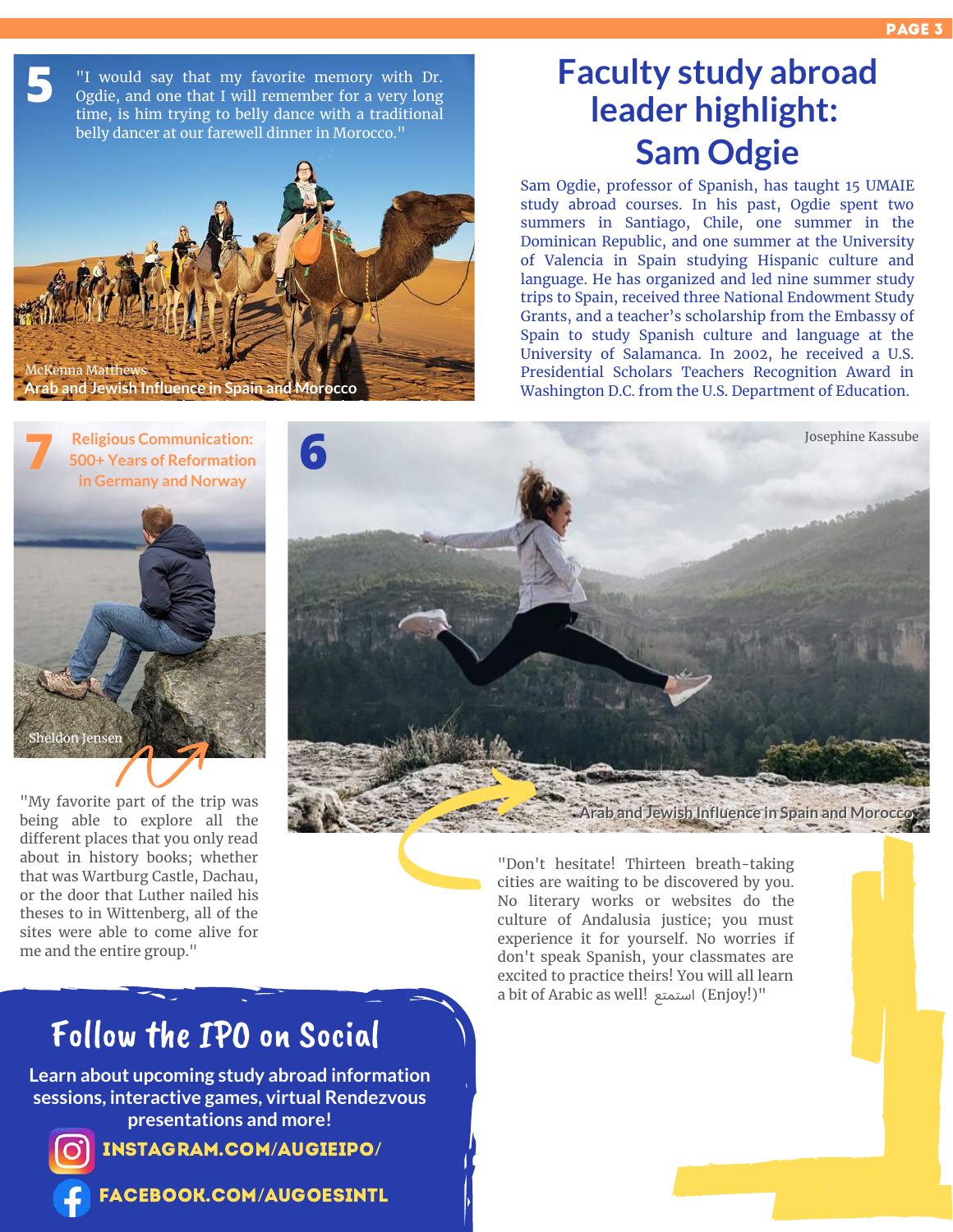

"The experience was life-changing. From white-water rafting on the Ganges to visiting the place where the Buddha got enlightened, there was never a time where I was not intrigued by India. I particularly enjoyed riding an elephant and a camel, bartering at shops, and eating flavorful food. We experienced different modes of transportation, such as Rickshaw and the public train, but mainly travelled in a tour bus. The people there were kind and welcoming, open to exchanging stories and helping us."



"Make sure to set aside plenty of time without your camera/phone to absorb the exquisite nature in front of you."

#### SINGAPORE<sup>C</sup> Interviewed by Kolby Vander Woude international Student Profile



### **BRITNEY** Thong

**Britney is a Chemistry and Business Admin major from Singapore.**

My first few days here were really hectic I would say, because everything was new, and my flight came in late so I didn't really get to go and introduce myself to everyone like everyone else got to do on the first day.

Because I've already been here for a semester, I already feel like I've settled down in the campus clubs I'm in right now. I feel like dance is my hobby, and like my second version of me. So I'm on the hip hop dance team for sure, and another dance company that is on and off campus called the Artesian Project. Besides dancing, I'm also a part of S.A.L.T. Another club I'm involved in is the Asian Student Organization, where they approach students, mainly Asian students, and many of our international students come from Asia, so this club helps international students come together and make us feel more like we're at home. They definitely help us bring those home aspects back into our lives, so we don't feel totally lost in this foreign experience where we are studying.

#### **LIFE AT AU SUPPORT FROM THE IPO**

The IPO really helped a lot in the sense that they are always the first ones to approach you and they actually give you the relevant information that you need to ease into your school life here. Schedule wise, Jessica helped me with everything that I needed with like my major, especially since I have a double major and it's not easy to fit two different subjects, because Chemistry and Business are not related to each other. As well as Wade, he helped me get settled in and gave me free time to unpack my things and he really helped me ease into the community.

#### **ONLINE STUDENT AMBASSADOR**

UniBuddy is a platform where [current] international students can speak to [prospective] international students on the Augie website. They want to hear first-hand experiences of students that go here so they will ask us questions about school life or academics. We answer them to the best of our abilities, and give them an honest opinion that I'm pretty sure they appreciate.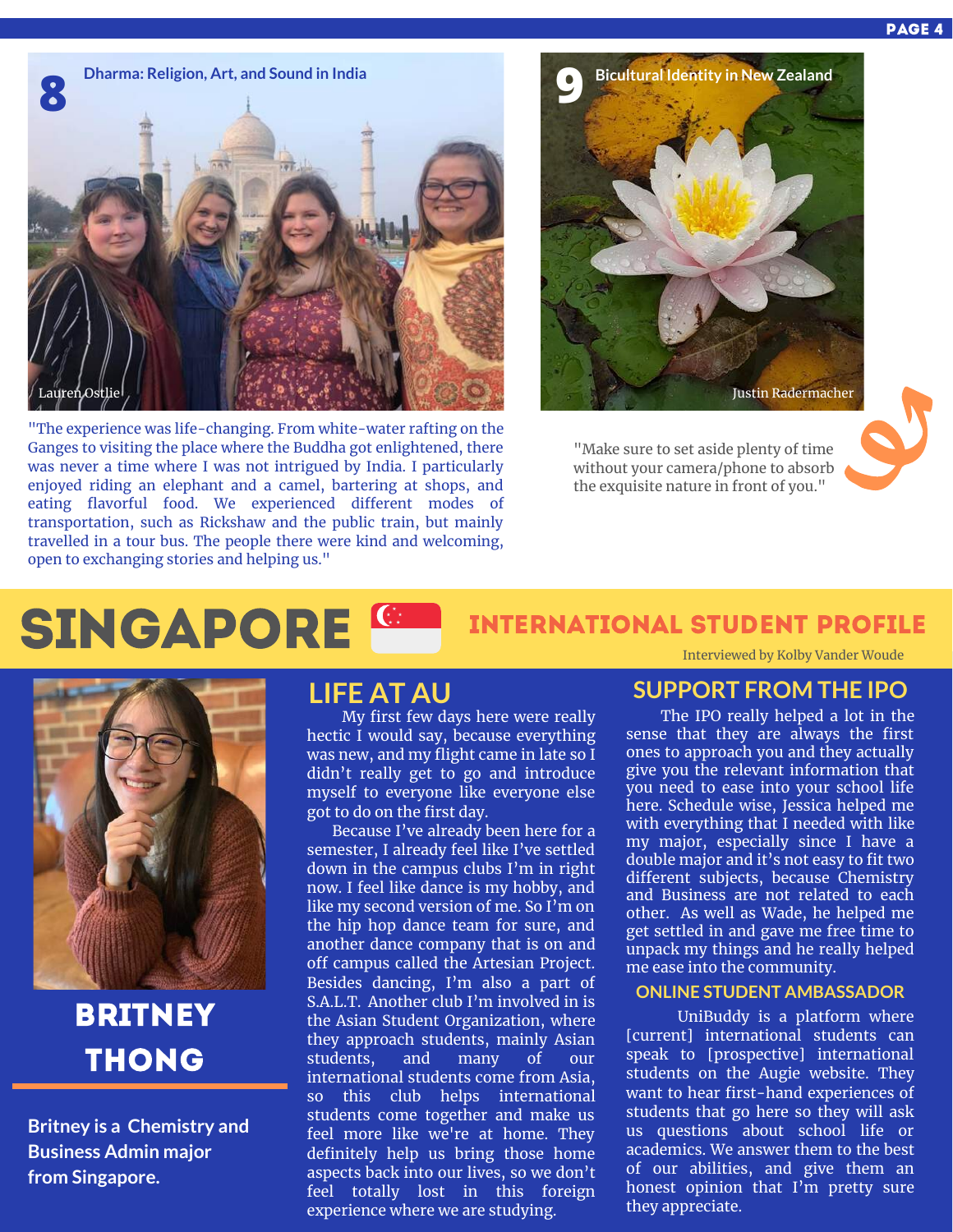### 'O KNOW THE IP Q&A with staff



#### Heather Reed

#### **What's your position?**

Assistant Director of Operations & Customized Programs

#### **How did you getinvolved atthe IPO?**

I met Billy Streufert through our sons being friends in the same kindergarten class. I told her about my time living in Japan through the JET program and that I have a British husband and she said, "I have the perfect job for you!" The rest is history! I am so grateful for Billie connecting me with the IPO!

**How long have you worked for the IPO?** 2 years

#### **Where have you studied abroad?**

I studied away in London, U.K. and Washington, D.C. and worked abroad as as a teacher in Japan.

**What's your favorite place that you've visited?** New Zealand or Denmark (Too hard to choose!)

#### **Whatis your favorite thing about your job?**

Helping students feel valued, heard and welcome at Augustana.

#### **Why is international education important?**

Helping the next generation have empathy for and understanding of people different from themselves creates the best chance for a more peaceful, loving world.

#### **Do you know any other languages?**

I studied French in high school and college and Japanese while I lived in Japan.

(It's been over a decade since I studied either so I'm definitely rusty at best!)

#### **What's your favorite international dish?** Japanese Zaru Soba

**Is a hotdog a sandwich?** No - and eat veggie dogs!!





Kolby Vander Woude **What's your position?** Work study student

**What's your major(s)?** History with a Government Minor

#### **Post-grad plans?**

Grad school for a degree in International Education or International Administration.

#### **How did you getinvolved atthe IPO?**

I just emailed Erin and asked her if there were any spots open for the upcoming year, she helped me get the job and I've been with the IPO ever since. It's the best job I've ever had.

**How long have you worked for the IPO?** Almost 2 years now

**Where have you studied abroad?** India, and Germany/ Norway this J-term

#### **What's your favorite place that you've visited?**

Rishikesh, India. Doing yoga at the base of the Himalayan Mountains was fantastic, and the city was unlike any other that I have been to before.

#### **Whatis your favorite thing about your job?**

The people. Both the staff in the IPO and the students that come to talk with us; everyone is just so friendly and fun to talk to.

#### **Why is international education important?**

International Education is important because it broadens our understanding of the world around us far more than other fields. All professions are important but International Education helps bridge the communication gaps between people now that our world is becoming more and more connected with one another. Plus it's just more fun to hang out with international students.

#### **Do you know any other languages?**

I know a little ASL, and some Spanish

#### **What's your favorite international dish?**

I got really hooked on Schnitzel while I was in Germany. My all time favorite though would have to be Paneer, a cheese like dish from India.

#### **Is a hotdog a sandwich?**

No, a sandwich requires two separate pieces of bread.